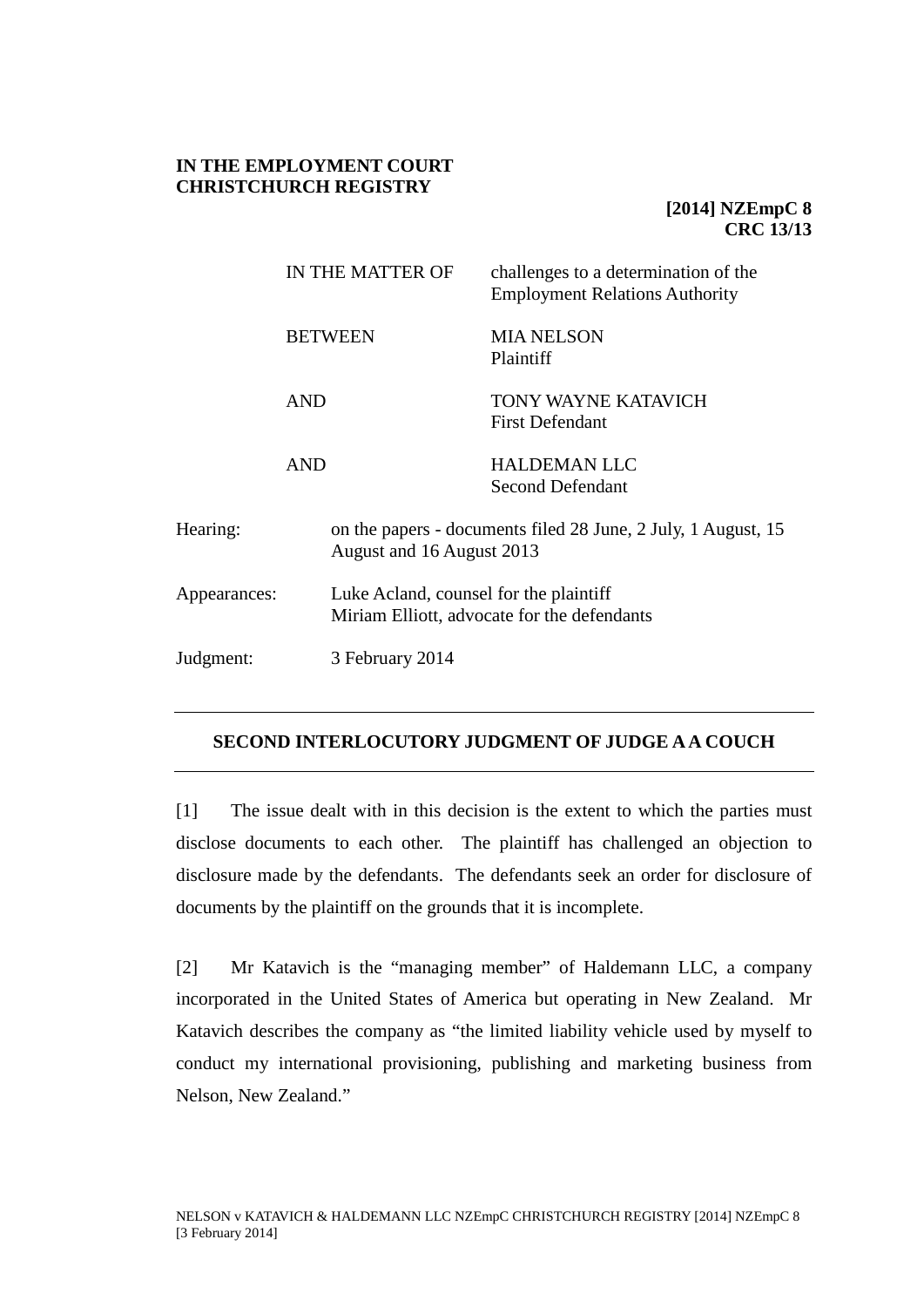[3] Through discussion with Mr Katavich, Ms Nelson was employed to work for the business in New Zealand, beginning on 6 June 2011. Ms Nelson says she was employed by Mr Katavich personally. The defendants say she was employed by Haldemann LLC. The Employment Relations Authority determined that the employer was Haldemann  $LLC<sup>1</sup>$  $LLC<sup>1</sup>$  $LLC<sup>1</sup>$  Ms Nelson challenges that aspect of the Authority's determination. She seeks judgment against Mr Katavich personally. In the alternative, she seeks a conclusion by the Court that her employer was "an unincorporated group of individuals known as *Plantation Trust* and trading under the names Facts and Information LLC and Haldemann LLC."

[4] Ms Nelson was dismissed in June 2012. She pursued personal grievances that she had been unjustifiably disadvantaged in her employment, that she had been unjustifiably dismissed and that she was owed arrears of wages. These claims were upheld by the Authority which awarded her remedies totalling more than \$35,000. The defendants challenge all of those conclusions and, in the alternative, challenge the quantum of remedies.

[5] In the Authority, Haldemann LLC pursued a claim for damages arising out of alleged misconduct by Ms Nelson in the course of her employment. That claim was dismissed by the Authority. It is renewed in the current proceedings before the Court.

[6] Other issues were also before the Authority but its determination of them is not challenged by any party.

[7] The parties have sought disclosure of documents from each other. On 16 May 2013, Mr Acland sent a notice in an appropriate form to Mr Moodie, then counsel for the defendants. The following day, Mr Moodie sent a notice to Mr Acland. On 20 May 2013, I held a directions conference with counsel at which it was agreed that disclosure could only be finalised after amended pleadings had been filed. I set a timetable for that to be done and directed that all parties were to respond to the requests for disclosure within 5 working days after service of the statement of defence to the amended statement of claim.

<span id="page-1-0"></span> $1$  [2013] NZERA Christchurch 35.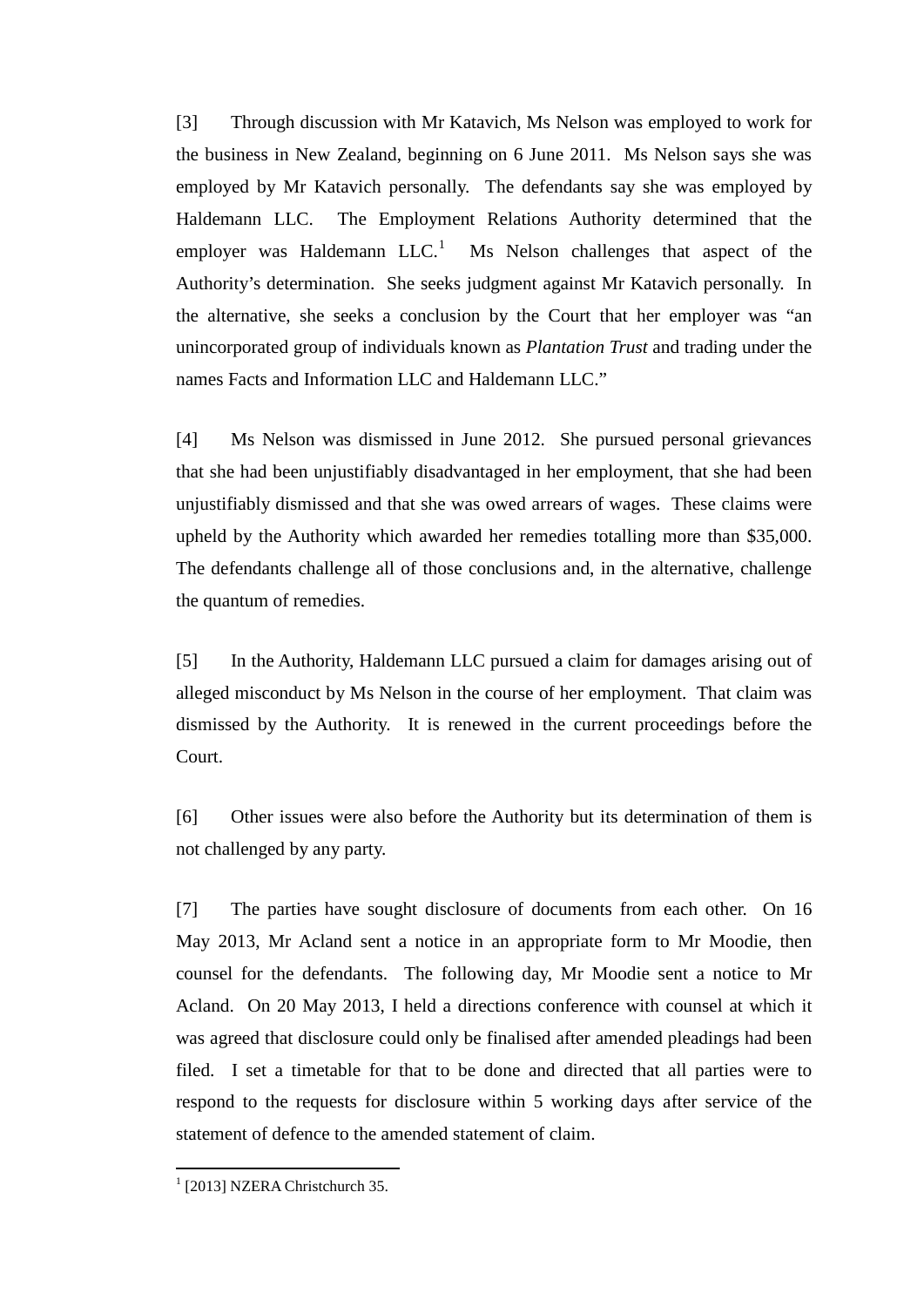[8] In the course of that conference, I was informed that there were parallel proceedings between the parties before the High Court and that, although discovery was being sought in those proceedings, the issues involved did not significantly overlap the issues in this proceeding.

[9] Well before the amended pleadings had been filed, the defendants objected to disclosure of all the documents sought by the plaintiff. That was on 21 May 2013. As a result, the plaintiff filed a challenge to the objection as provided for in reg 45 of the Employment Court Regulations 2000.

[10] The plaintiff did not respond to the defendants' request for disclosure within the time agreed. As a result, on [2](#page-2-0) July 2013, Ms Elliott<sup>2</sup> filed an application for an order for disclosure of the documents sought.

[11] On 16 July 2013, Mr Acland sent a list describing 52 documents disclosed by the plaintiff in response to the defendants' request. In an accompanying email, he said that these were "all the documents held by Ms Nelson" and invited inspection. Ms Elliott did not respond.

[12] On 5 August 2013, the defendants disclosed 67 documents by description in a list and by sending copies of them to Mr Acland.

[13] In support of the plaintiff's application, an affidavit was sworn by Ms Finlayson. She also swore an affidavit in opposition to the defendants' application, as did Ms Nelson herself. For the defendants, two affidavits were sworn by Mr Katavich.

## **Plaintiff's challenge to objection to disclosure**

- [14] The list of documents which the plaintiff sought to have disclosed was:
	- 1. The employer's PAYE records (IR345) for Ms Nelson;
	- 2. The IRD employer registration documents  $(IR443<sup>3</sup>)$  $(IR443<sup>3</sup>)$  $(IR443<sup>3</sup>)$  of Ms Nelson's employer;

<span id="page-2-0"></span> $2^2$  By that time, she had been appointed as the defendants' representative.

<span id="page-2-1"></span><sup>&</sup>lt;sup>3</sup> This was a typographical error. The relevant form is IR334.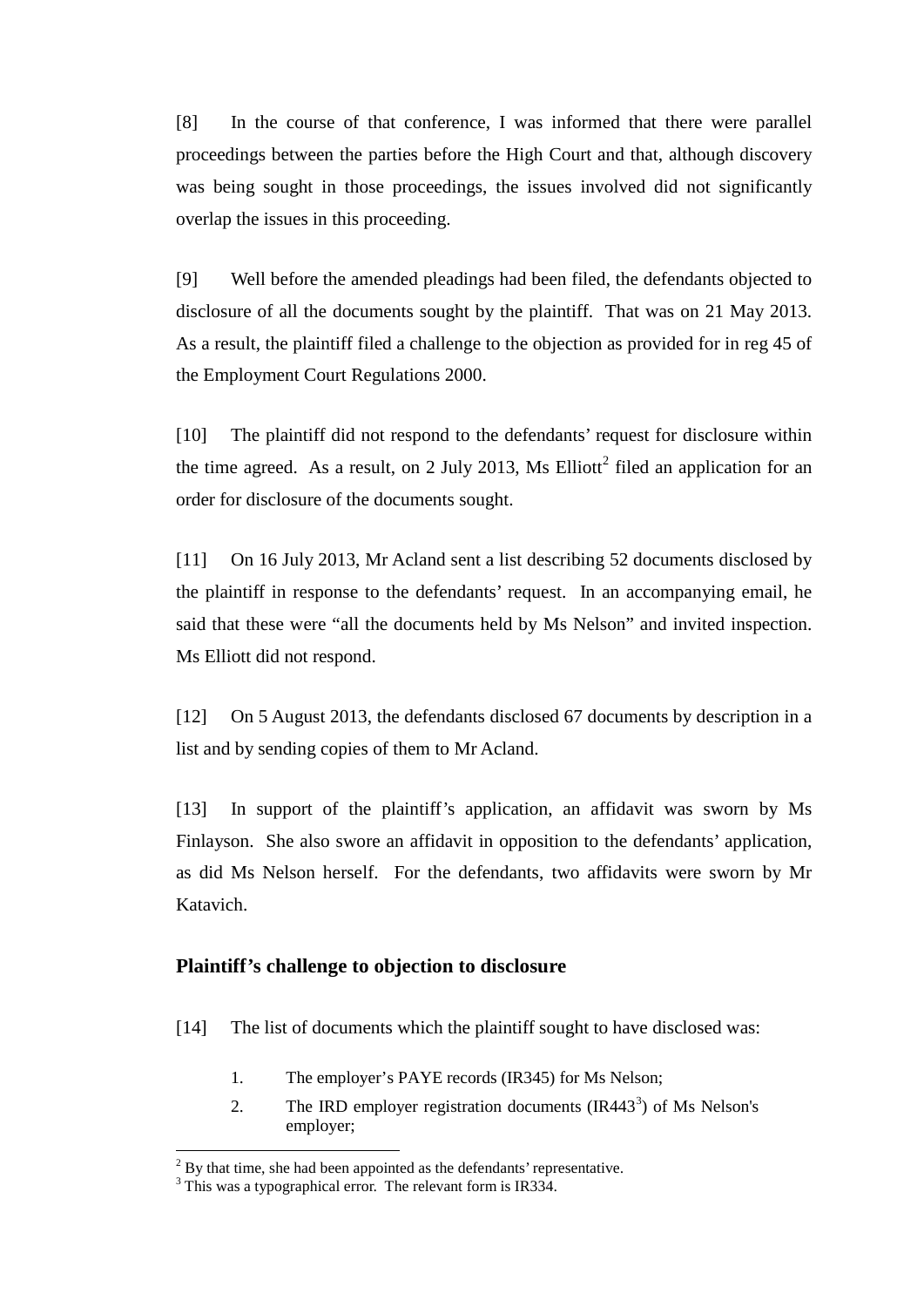- 3. Document confirming Haldeman LLC's IRD number;
- 4. Document confirming Tony Wayne Katavich's IRD number;
- 5. Documents showing which bank account (New Zealand and/or overseas) is used by the employer to pay Ms Nelson;
- 6. Bank account information showing payments to Ms Nelson; and
- 7. The deed of trust for a trust known as *Plantation Trust*

[15] The defendants' objection to disclosure of any of these documents was based on three broad contentions. With respect to 1, 2, 3 and 4, it was said that disclosure would be injurious to the public interest because it would involve "private tax information" about one or more individuals and that the documents were irrelevant. With respect to all seven categories of documents it was said that disclosure would tend to incriminate the defendants because their actions "may have breached provisions of the Companies Act".

[16] The relevance of the documents is readily decided. In the amended statement of claim, it is alleged that Haldemann LLC was not carrying on business in New Zealand prior to 4 July 2012 and did not have an IRD number prior to that date. The statement of defence denies those allegations but admits that Haldemann LLC was not registered as an overseas company carrying on business in New Zealand until 4 July 2012. Given that it is common ground Ms Nelson's employment began on 6 June 2011, evidence showing who was paying Ms Nelson's wages and who was accounting to Inland Revenue for the PAYE tax on those wages prior to 4 July 2012 is clearly relevant.

[17] As to the trust deed of the Plantation Trust, Ms Finlayson exhibits to her affidavit an extract from Haldemann LLC's statement in reply provided to the Authority. This includes the statement:

The company is structured quite simply. The Plantation Trust (in New Zealand) is a trustee of Haldemann LLC (the Nevada Company). The organisation was structured this way to allow us to operate from the US.

[18] While this statement is a little obscure, the meaning I take from it is that the Plantation Trust carried on business for Haldemann LLC in New Zealand prior to Haldemann LLC becoming entitled to do so in its own right by registering as an overseas company. The implication of such a statement is that the Plantation Trust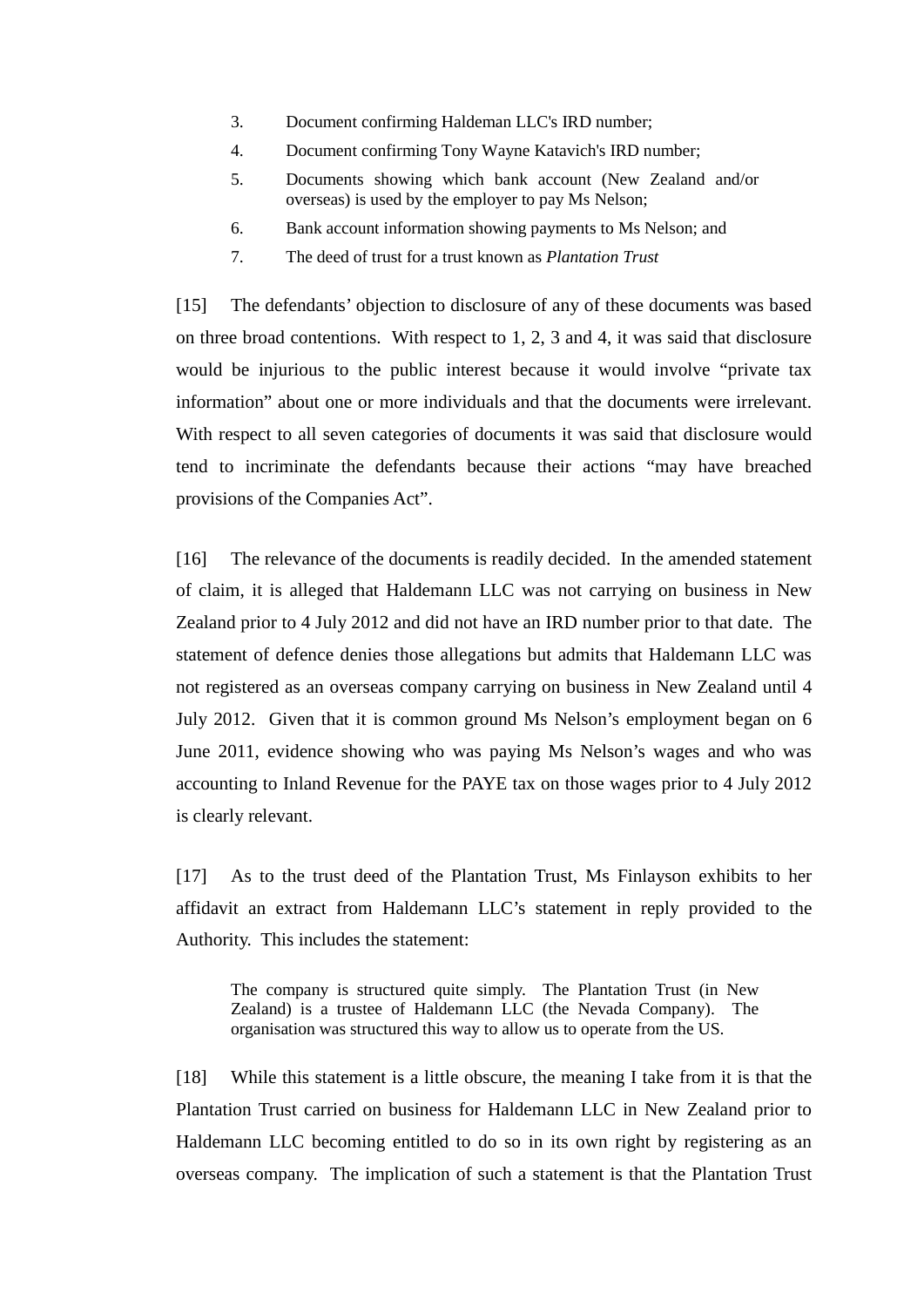may have employed the people engaged to carry on the business of Haldeman LLC in New Zealand prior to 4 July 2012. This possibility makes the terms of the trust deed relevant.

[19] The defendants' objection based on the public interest cannot stand either. As regards the parties and the Plantation Trust, the public interest in a fair resolution of the dispute greatly outweighs what are really their personal interests in privacy of information. When it comes to documents containing the tax information of other persons, any possible prejudice can be avoided by obscuring the information relating to those other people.

[20] The objection based on self incrimination lacks detail. All that is said is that the defendants may have been in breach of unidentified provisions of the Companies Act 1993. Given the nature of the information sought and the facts accepted by all parties, however, it can be inferred that the defendants' concern is that the documents may reveal that Haldemann LLC was carrying on business in New Zealand without registering as an overseas company for more than the ten days permitted by s 334(1) of the Companies Act. That seems at odds with the extract from the statement in reply that, to the extent that Haldemann LLC's business was conducted in New Zealand prior to its registration as an overseas company, that was done by the Plantation Trust.

[21] The common law regarding privilege against self-incrimination has undergone considerable change in recent times. The current position is that privilege may be claimed by both natural persons and corporations but that there must be a "real and appreciable risk" of prosecution if the documents are produced for inspection. $4$  Applying that test to this case, I am satisfied that disclosure of the documents sought by the plaintiff would not involve any significant increase in the risk that the defendants might be successfully prosecuted for breaches of the Companies Act. That conclusion rests partly on the fact that there would appear to be other, readily available evidence of the defendant's conduct which has not, to

<span id="page-4-0"></span><sup>&</sup>lt;sup>4</sup> Paul Matthews and Hodge M. Malek *Disclosure* (4<sup>th</sup> ed, Sweet & Maxwell, London, 2012) at [13.08] and the authorities cited there.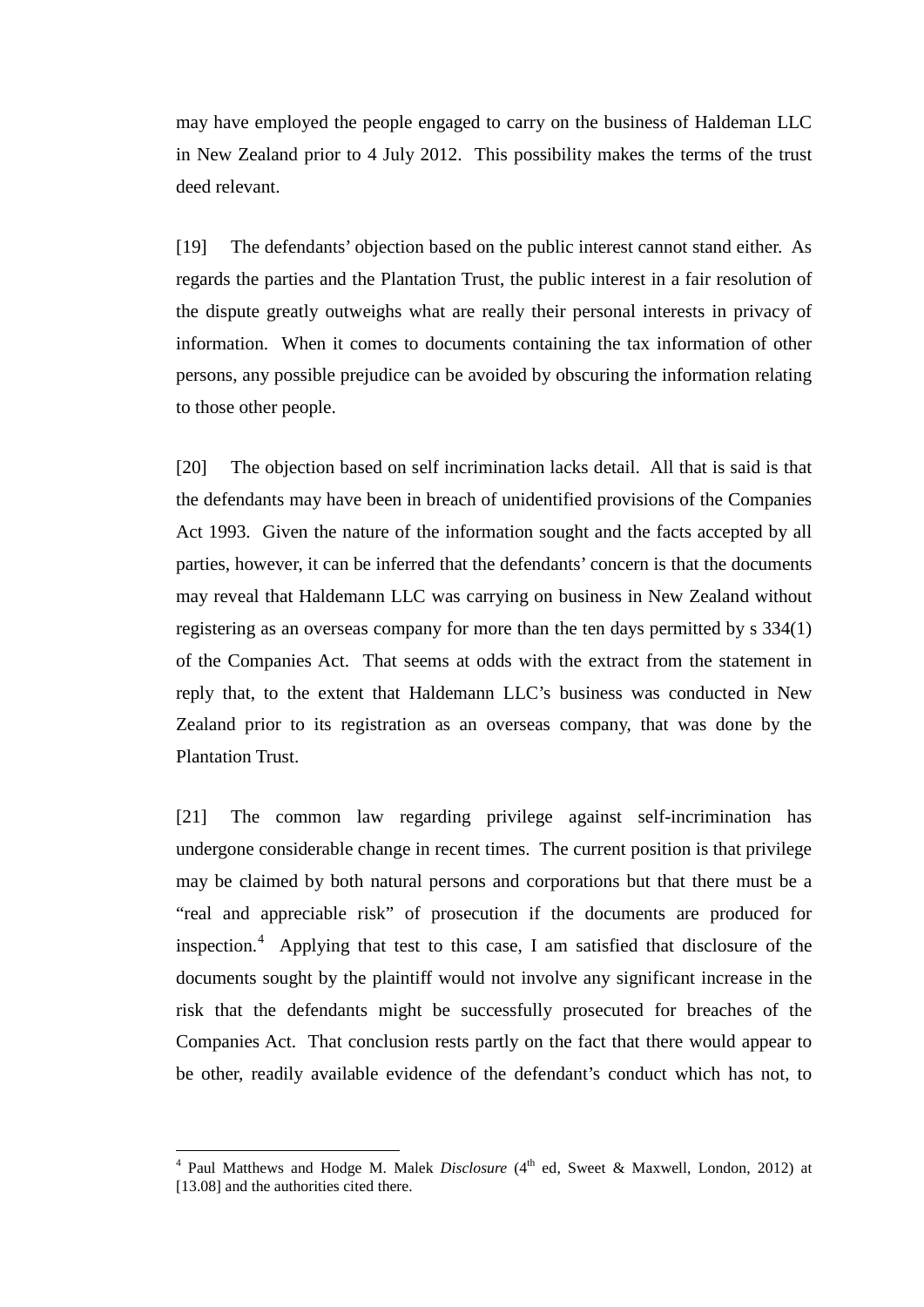date, resulted in a prosecution. It also rests on the strict conditions as to confidentiality imposed by reg 51 of the Employment Court Regulations 2000:

#### **51 Conditions of disclosure**

It is a condition of the disclosure of documents that the integrity and confidentiality of any documents disclosed pursuant to any provision of regulations 40 to 50 or to any notice or order given or made under such provision must be maintained at all times and for all purposes and, in particular, that—

- (a) the party obtaining disclosure must use such documents and their contents for the purposes of the proceeding only and for no other purposes:
- (b) if copies of any documents have been made available by any party,—
	- (i) those copies must be returned to that party within 28 clear days after the conclusion of the proceedings or after the conclusion of any related appeal, whichever is the later; and
	- (ii) copies of any of those copies must not be retained by the party to whom those copies were made available:
- (c) the information contained in any document so disclosed but not used in evidence in the proceeding—
	- (i) must, to the extent that that information is derived from that document, remain confidential to the party whose document it is or in whose possession it was immediately before it was made available to any other party; and
	- (ii) must not, to the extent that that information is derived from that document, be disclosed by any person except as may be necessary for the conduct of the proceeding

[22] In New Zealand, the common law concerning privilege against selfincrimination in civil proceedings in most courts has been substantially overtaken by the Evidence Act 2006. Privilege against self-incrimination is expressly provided for in s 60 but that section is subject to s 63. Section 63 removes privilege agaisnt selfincrimination in civil proceedings. The protection formerly afforded by provilege is now provided by making information obtained by disclosure inadmissible in crinila proceedings. This reflects a clear legislative policy that the full and fair trial of civil proceedings should not be impeded by risks of criminal prosecution. As the Employment Court is not covered by the Evidence Act, <sup>[5](#page-5-0)</sup> however, this policy cannot be directly implemented in this Court by the application of s 63. My decision therfore relies on the common law rather than the Evidence Act.

<span id="page-5-0"></span> $<sup>5</sup>$  It is omitted from the definition of "court" in s 4.</sup>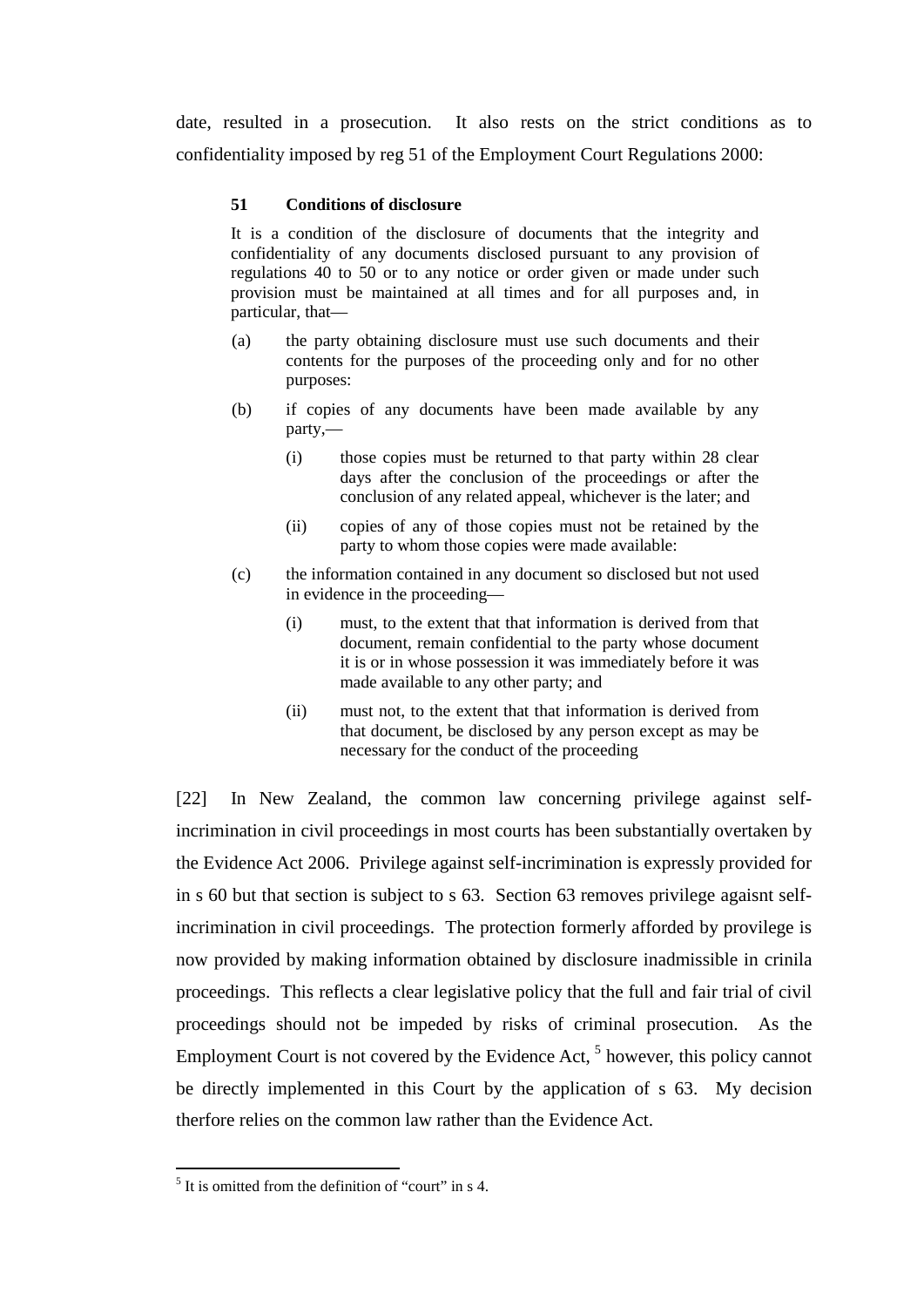[23] For these reasons, the challenge to objection succeeds. The only remaining factor to be considered in deciding whether an order for disclosure ought to be made is whether there are likely to be documents to which such an order would apply. In his second affidavit, Mr Katavich says:

All documents obtainable by the defendant and requested in the plaintiff's notice and subsequent interlocutory application have been disclosed to the plaintiff on 5 August 2013.

[24] Although Mr Katavich did not say how disclosure was made, I am satisfied it was in the form of a list, a copy of which was attached to Mr Acland's memorandum of 16 August 2013.

[25] Where disclosure has been made and the party making that disclosure swears on oath that it is complete, the Court will usually not make an order for further disclosure unless there is good reason to believe that other documents exist which ought to have been disclosed.

[26] So far as the defendants are concerned, I am satisfied that the defendants are likely to have such other documents. In particular, it is apparent that the defendants have not disclosed any documents relating to Inland Revenue obligations including PAYE records. As Mr Acland correctly submits, s 22 of the Tax Administration Act 1994 imposes an obligation on every business to keep a wide range of records and to retain them for 7 years. Those records would include bank statements. Similarly, s 24 of that Act requires every employer who makes a PAYE income payment to keep proper records of the payments made in respect of every employee and to retain those records for 7 years. Those provisions also apply to "PAYE intermediaries".

[27] These statutory obligations on the defendants mean that, if what Mr Katavich has said in his affidavit is to be taken at face value, the defendants are seriously in breach of their obligations under the Tax Administration Act 1994. I am not prepared to reach that conclusion by implication. If it is correct that the defendants have failed to keep proper records and to retain them as required by statute, that will have to be stated explicitly on oath before it can be accepted. In any event, the defendants will be able to obtain copies of all documents they have provided to Inland Revenue and to obtain copies of bank statements from their banks. The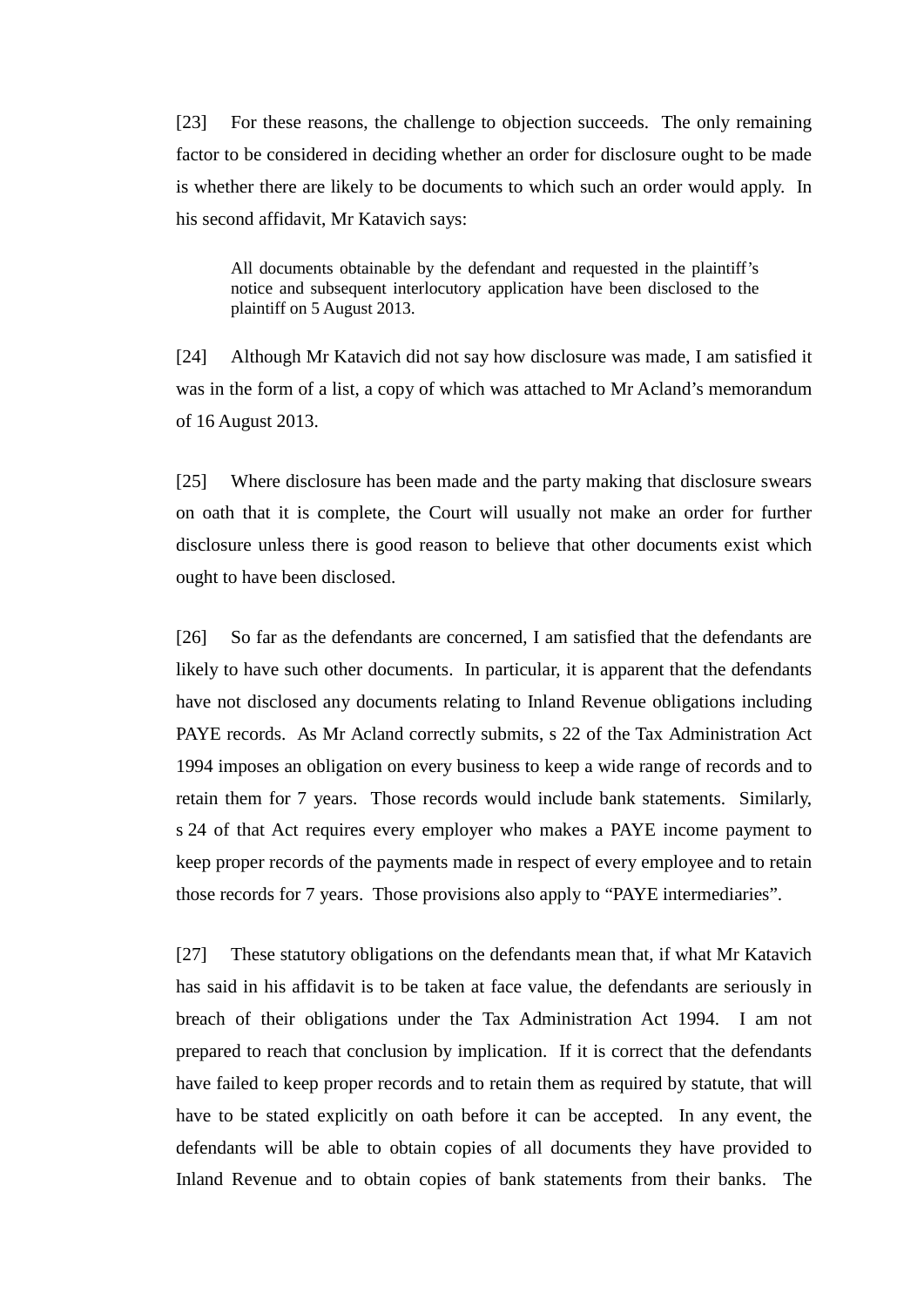obligation to disclose documents relates not only to documents in a party's possession but also those in that party's custody or control.<sup>[6](#page-7-0)</sup>

[28] The list provided by the defendants does include a document described as a "Trust Deed" dated August 2010 and attributed to "Kemp Weirs Lawyers".<sup>[7](#page-7-1)</sup> It is unclear from the list whether this relates to the Plantation Trust but, if it does, it would satisfy the last category of documents sought by the plaintiff.

[29] An order for further disclosure of documents by the defendants will be made.

## **Defendants' application for order for disclosure**

[30] The defendants' original request for disclosure was made in seven parts relating to specific issues. I am satisfied that those issues arose out of the pleadings as amended. It follows that, to the extent the plaintiff has documents relating to those issues, they ought to be disclosed. The plaintiff apparently accepts this and has not objected to disclosure on the grounds of relevance.

[31] The application for an order for disclosure was properly made at the time it was filed. I had directed a time by which the requests for disclosure were to be answered and the plaintiff had not complied with that direction. Subsequently, the plaintiff provided a list of documents. In his first affidavit, Mr Katavich acknowledges that this satisfied the defendants' request for disclosure in many respects. In her submissions on behalf of the defendants, Ms Elliott narrowed the scope of the order sought by the defendants further to the following:

- i) All documentation related to Ms Nelson's employment with *John Casablancas Modelling and Career Center.*
- ii) All documentation related to the hitlerhatesbabies@gmail.com G-mail account, created by Ms Nelson.
- iii) All documentation relating to postings made on the www.pissedconsumer.com website upon suspension of Ms Nelson and then post-termination of employment by Ms Nelson.

<span id="page-7-0"></span> $6$  Employment Court Regulations 2000, reg 40(1).

<span id="page-7-1"></span> $7$  Which is presumably a reference to the Auckland legal firm of KempsWeir.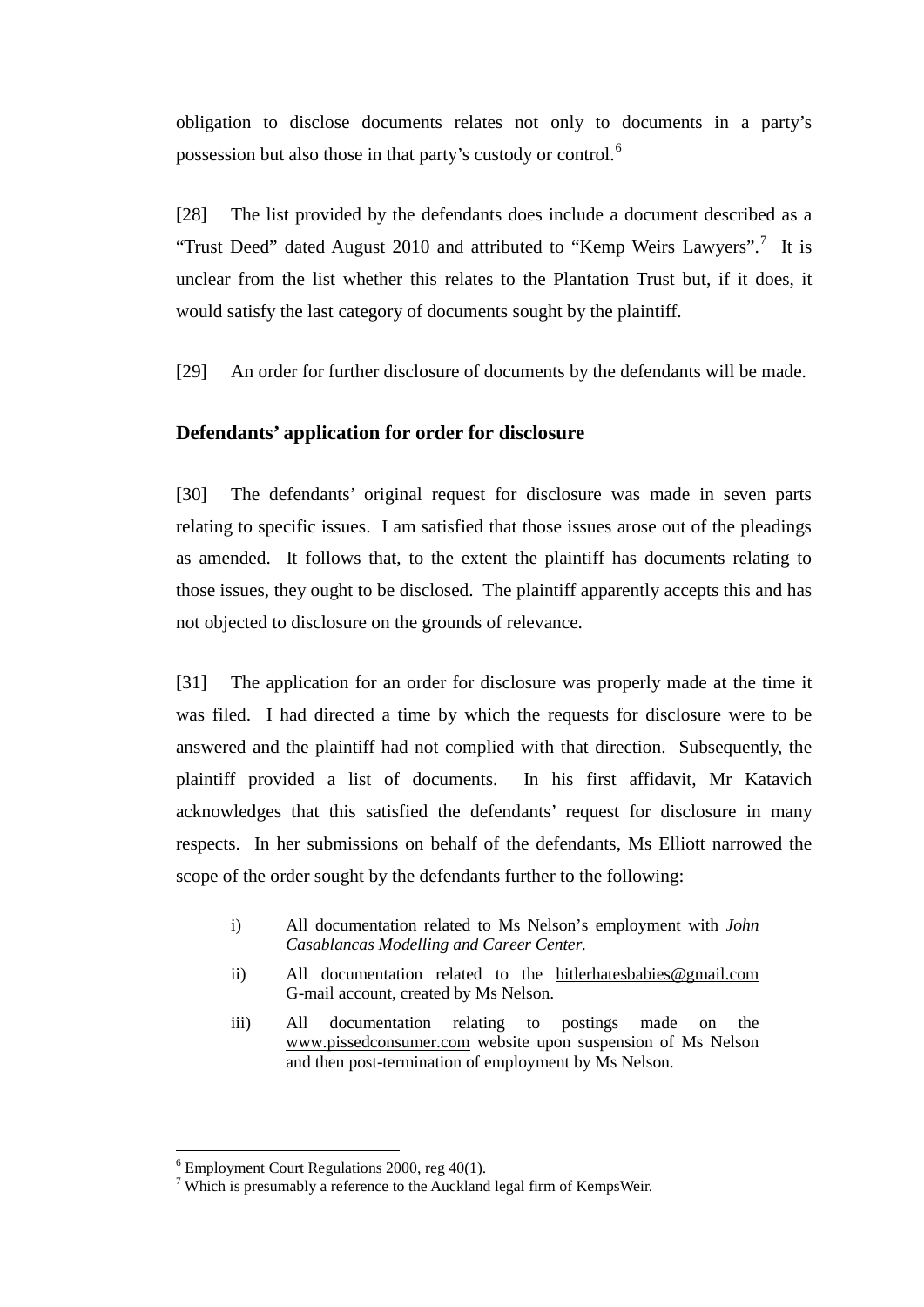[32] Ms Elliott described these categories of documents as "relevant to the proceedings" and "reasonably obtainable by the plaintiff". She acknowledged that "The other documentation initially requested has now been disclosed by the plaintiff." The issue now, therefore, is whether further disclosure in any or all of the three categories identified by Ms Elliott ought to be made and can be made.

[33] If there are any documents in the plaintiff's possession, custody or control relating to these categories which have not already been disclosed, they ought now to be disclosed. As I have said, those categories are relevant to issues in this proceeding. That narrows the issue before the Court to whether there is good reason to believe that the plaintiff may not have disclosed all such documents.

[34] In her affidavit, Ms Nelson said:

- 1. I am the plaintiff.
- 2. In June 2013 I collated all of documents that I hold concerning my claim against Tony Katavich and Haldeman LLC.
- 3. I listed all of these documents in a schedule, a copy of which is attached marked A.
- 4. I did not include in the collated documents or in the list of documents those documents which have already been exchanged between me and Tony Katavich when this matter was first heard in the Employment Relations Authority. However it may be that one or two of the documents I have listed are double-ups.

[35] Two points emerge from this evidence. The first is that Ms Nelson has apparently limited her search for documents to those relevant to her claim against the defendants. She says nothing of documents relevant to the defendants' claim against her. The obligation of disclosure encompasses both sets of claims.

[36] Secondly, it is apparent from para 4 of this affidavit that the list provided to Ms Elliott on 16 July 2013 was not complete. While it is open to parties to agree that formal disclosure need not include documents already exchanged, there is no evidence of such an agreement in this case. It must be remembered that a challenge to a determination is a new proceeding in the Court and is separate from the proceeding in the Authority. Thus, the obligation to make disclosure in accordance with the Employment Court Regulations 2000 cannot be satisfied by what has been done in proceedings before the Authority unless by agreement.